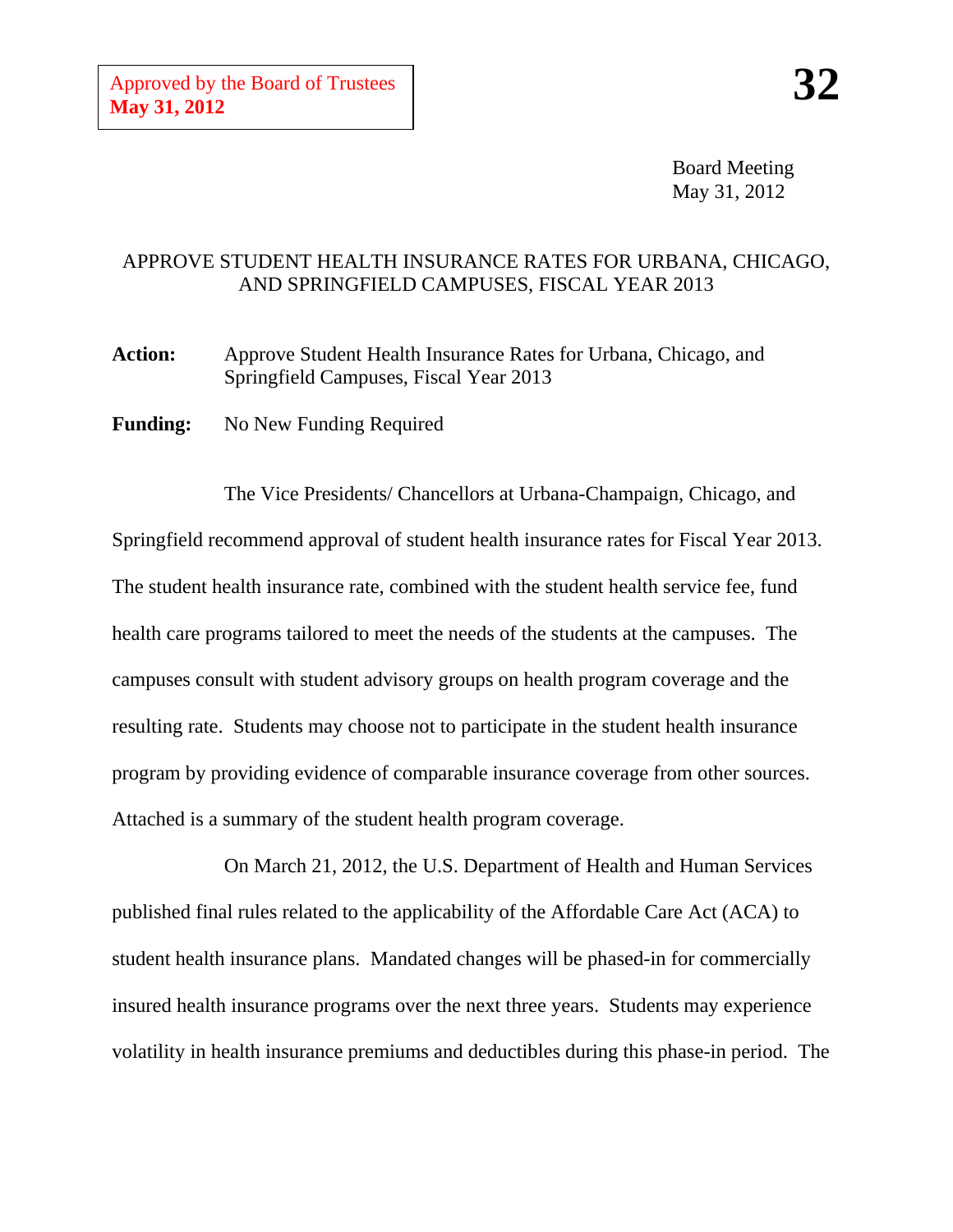campuses have taken steps to smooth this volatility by re-bidding insurance contracts or stabilizing premiums.

The Urbana-Champaign campus program of insurance is underwritten by United Healthcare. The Fall Semester 2012 plan was reviewed to be ACA-compliant and there will be a zero percent increase for undergraduate and graduate students at the Urbana-Champaign campus.

The Springfield campus program of insurance is underwritten by United Healthcare. An RFP was conducted to select the underwriter and modify the existing plan to become ACA-compliant beginning Fall Semester 2012. Plan limits were increased, as were in- and out-of-network deductibles resulting in a 5 percent decrease in overall premium.

Beginning in 2004, the Chicago campus proposed and initiated a selffunded student health benefit plan, *CampusCare*, to help increase student health benefits and contain costs. All medical care is provided at the University of Illinois Hospital and Health Science System and/or approved regional facilities although severe life threatening emergencies are also covered when necessary at other medical facilities. Working with the University of Illinois Hospital and Health Science System**,**  *CampusCare* has developed and followed proven and accepted quality care protocols, and achieved optimal and cost effective outcomes for the Chicago student population. For FY 2013 there will be a zero percent increase.

The recommended student health insurance rates are as follows:

2